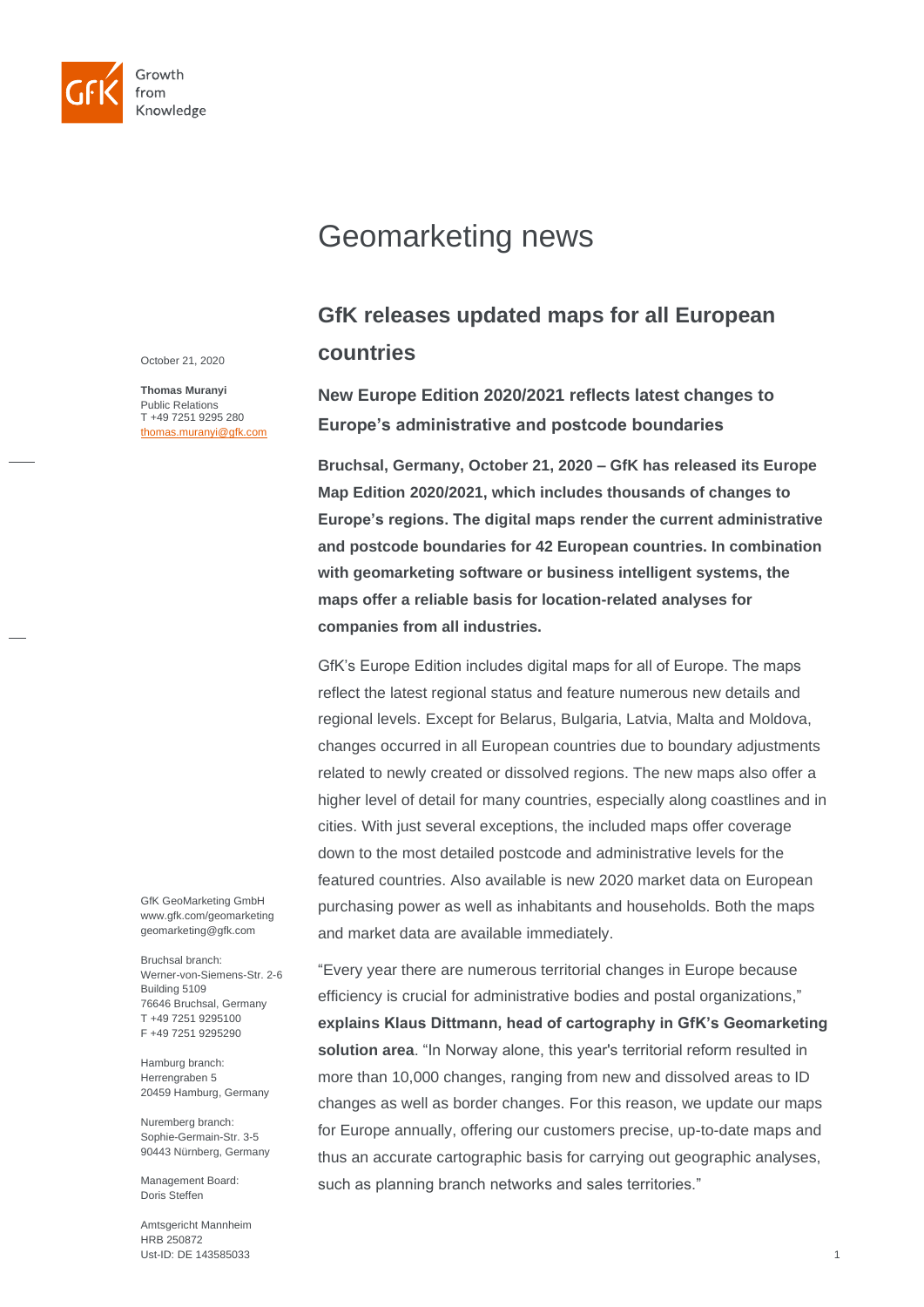

Outdated postcode boundaries are problematic, because postcodes are the means by which companies and organizations typically geocode their address-related data. For example, if the postcode of a company site changes, any turnover generated by this site would be attributed to the wrong postcode if the underlying postcode boundaries are incorrect or outdated. An up-to-date cartographic basis ensures that all turnover information is correctly geocoded and cross-referenced with other location-specific data.

# **New additions**

GfK's Europe Edition 2020/2021 reflects the thousands of changes to postcode and administrative levels that occurred in almost all European countries. Below is a country-by-country description of some of the more comprehensive changes:

# **Czech Republic**

The map set for the Czech Republic now includes a map of the country's 13,075 localities.

• 5-digit postcodes: 2 dissolved and 13 new

#### **Lithuania**

The 21 cities Anyksciai, Birzai, Druskininkai, Elektrenai, Garliava, Grigiskes, Joniskis, Jurbarkas, Kursenai, Lentvaris, Naujoji Akmene, Plunge, Prienai, Radviliskis, Raseiniai, Rokiskis, Taurages, Telsiai, Ukmerge, Vilkaviskis and Visaginas have been redesigned.

# **Netherlands**

- neighborhoods: 289 new, numerous boundary changes
- 6-digit postcodes: 889 dissolved and 1,714 new

#### **Norway**

Due to a reform, there are numerous changes in Norway's administrative structure.

- counties: 7 dissolved, numerous ID changes
- economic regions: 4 dissolved, numerous ID changes
- municipalities: 66 dissolved, numerous boundary changes
- tracts: 3 new, 1,125 ID changes, numerous boundary changes
- units: 33 dissolved, 10,116 ID changes, numerous boundary changes
- 4-digit postcodes: 4 dissolved and 44 new, 2 name changes, 80 boundary changes

# **Portugal**

The map set for Portugal now includes a new layer of the country's 153,086 7-digit postcode areas. The maps also offer a higher level of detail along coastlines.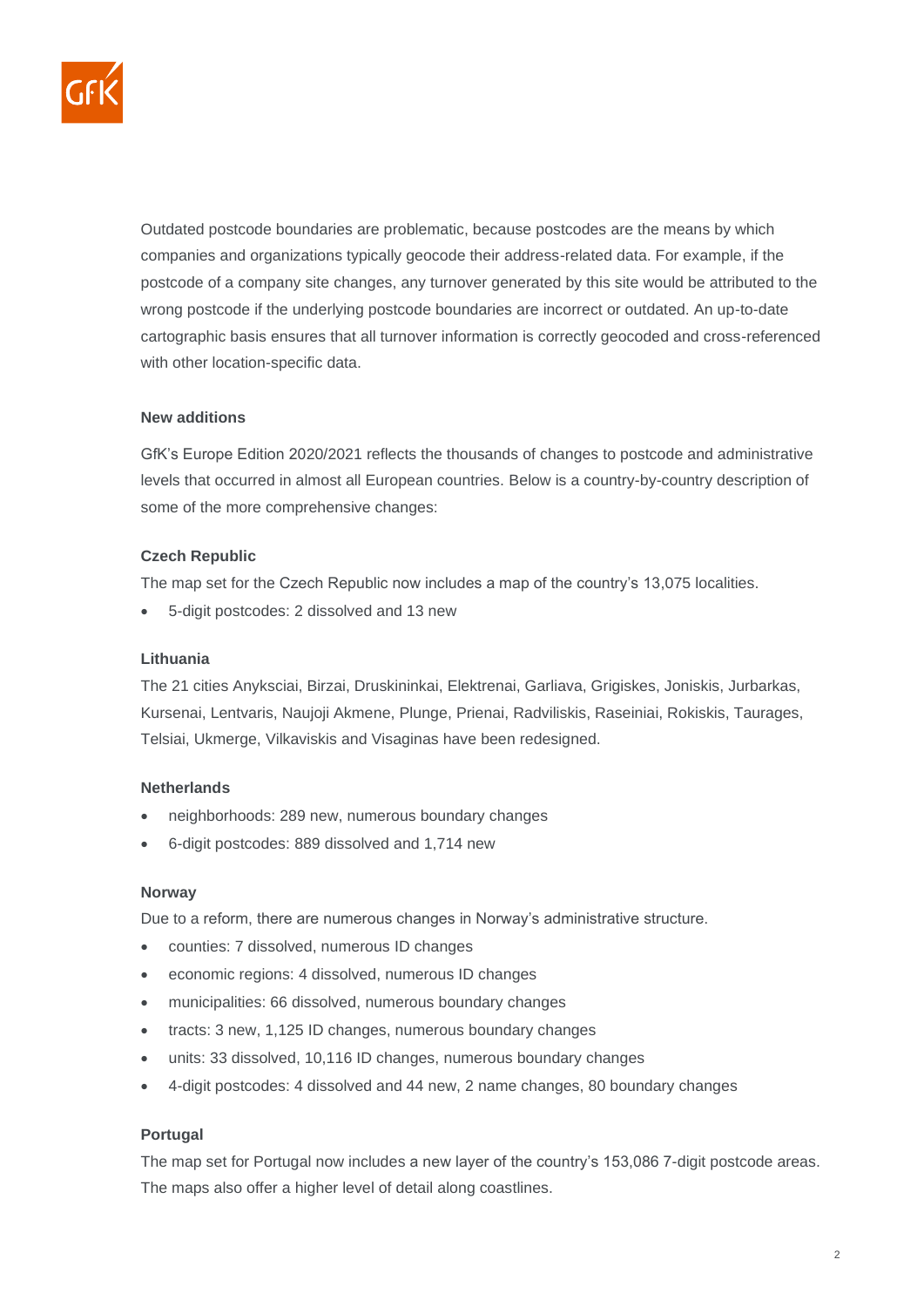

# **Sweden**

• 5-digit postcodes: 65 dissolved and 186 new, numerous boundary changes

# **Turkey**

The map of Turkey's districts and neighborhoods has been expanded to include full coverage of the provinces of Ankara, Eskişehir, Bilecik and Bolu. In addition, the districts of Emirdağ, İhsaniye, Bayat, İscehisar and Afyonkarahisar Merkez of the Afyonkarahisar province have been integrated into the layer.

- Districts and neighborhoods: 71 dissolved and 3,229 new, new ID
- 5-digit postcodes: 6 dissolved and 1 new, numerous boundary changes/corrections

#### **Ukraine**

The map featuring the country's three- and five-digit postcode boundaries was expanded to include coverage of the five-digit postcodes for the city of L'viv.

• 5-digit postcodes: 3 dissolved and 79 new, 1 ID change 4 name changes, numerous boundary corrections

# **United Kingdom**

- postcode units: 9,569 new
- postcode unit points: 9,132 new

# **Availability**

The approximately 1,000 maps for 42 European countries are available in all standard map formats, including \*.shp (ESRI), \*.tab (MapInfo), \*.lay (RegioGraph) and Oracle Spatial. With the release of GfK's Europe Edition 2020/2021, the previously used Windows encoding for shapefiles will be replaced by the more practical Unicode (UTF-8) encoding standard. In addition, the MapInfo TAB format has been changed to the more current MapInfo TAB Extended format. All maps are vectorbased and consequently offer infinite zoom and flexible viewing options.

**Additional information** on GfK's worldwide digital maps can be found [here.](http://geodata.gfk.com/) 

**Print-quality illustrations** can be found [here.](http://www.gfk-geomarketing.com/fileadmin/gfkgeomarketing/en/press/maps-europe-2020.zip)